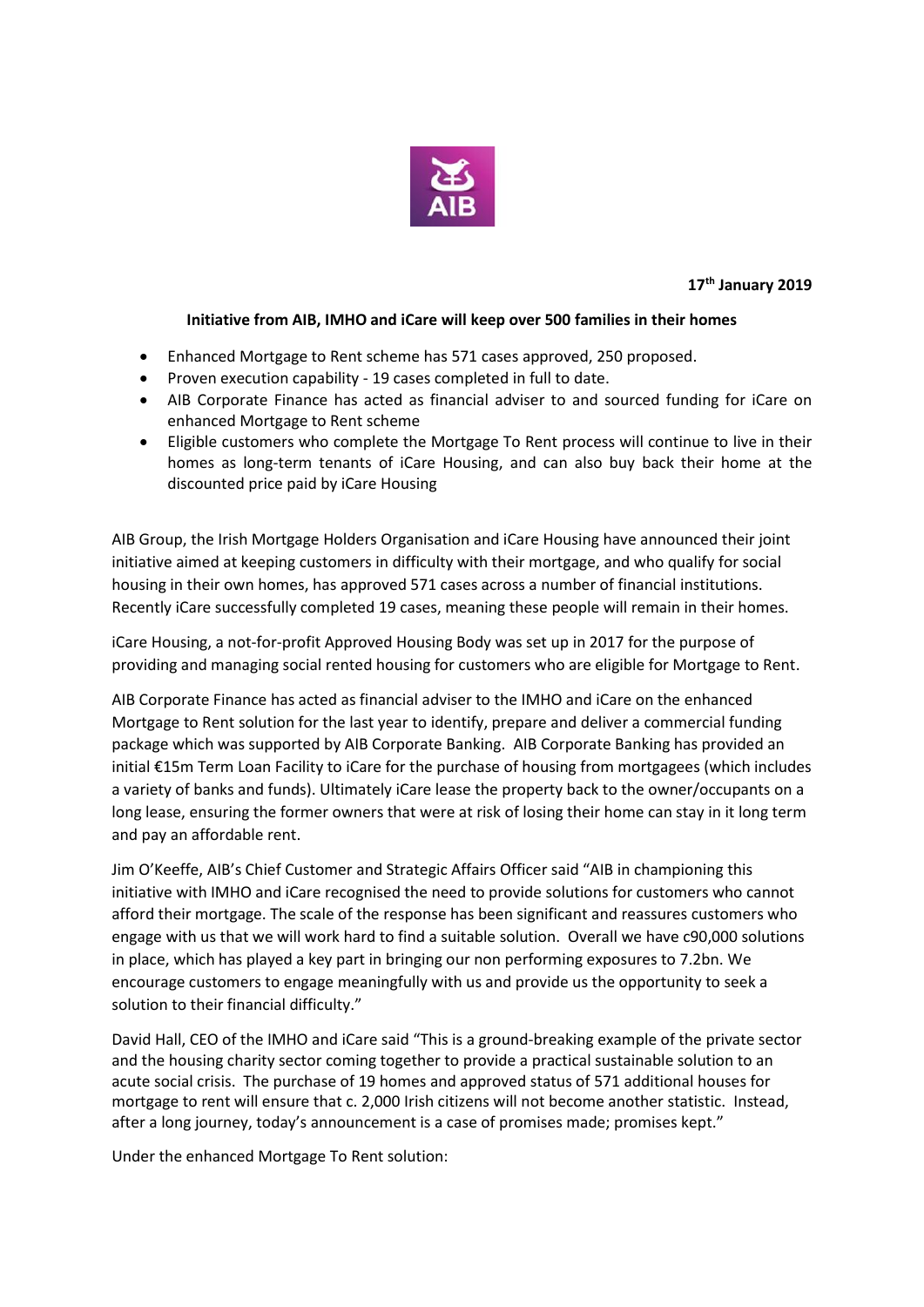- AIB, EBS and Haven customers can contact their lender or avail of free financial advisory services from the IMHO
- If a customer's mortgage debt is deemed unsustainable , the Mortgage To Rent solution may be suitable
- If a customer is eligible for, and completes, the Mortgage To Rent process:
	- $\triangleright$  Ownership of the customer's home transfers to iCare Housing
	- $\triangleright$  The customer becomes a long-term tenant of iCare Housing
	- $\triangleright$  Any remaining residual mortgage debt, following property sale, is fully written off
	- $\triangleright$  The customer has the option to buy back their home, at any time, for the price that iCare Housing paid for the property. This includes any discounts negotiated between iCare Housing and the bank.

AIB, EBS and Haven and the IMHO urge customers to engage with them to find out more about iCare Housing. Customers who want to discuss their mortgage arrears can contact:

IMHO on 1890 623 624.

AIB on 1800 200 811.

More information is available a[t www.icarehousing.ie](http://www.icarehousing.ie/) and [www.aib.ie/icare-housing](http://www.aib.ie/icare-housing) and [www.ebs.ie/icare-housing](http://www.ebs.ie/icare-housing) .

## **ENDS**

### **Media inquiries:**

AIB - Stephen O'Shea, 0870941077, stephen.p.o'shea@aib.ie

IMHO - Communicate Ireland on behalf of iCare, 087 9241284 (John Drennan)

### **Notes:**

iCare is acquiring the property from multiple institutions and this Loan Facility is not just for the acquisition of residential property from AIB.

The Irish Mortgage Holders Organisation is a not for profit organisation which aims to facilitate independent mortgage/debt resolution between lenders/creditors & mortgage holders. Its aim is to help homeowners deal with indebtedness and allow them to move forward. The IMHO is a registered Charity, regulated by the Charities Regulatory Authority.

# **\*Mortgage to rent eligibility criteria**

 Borrowers must have completed the Mortgage Arrears Resolution Process with the lender and must be eligible for Social Housing Support in the local authority where the property is located.

Must not own any other property.